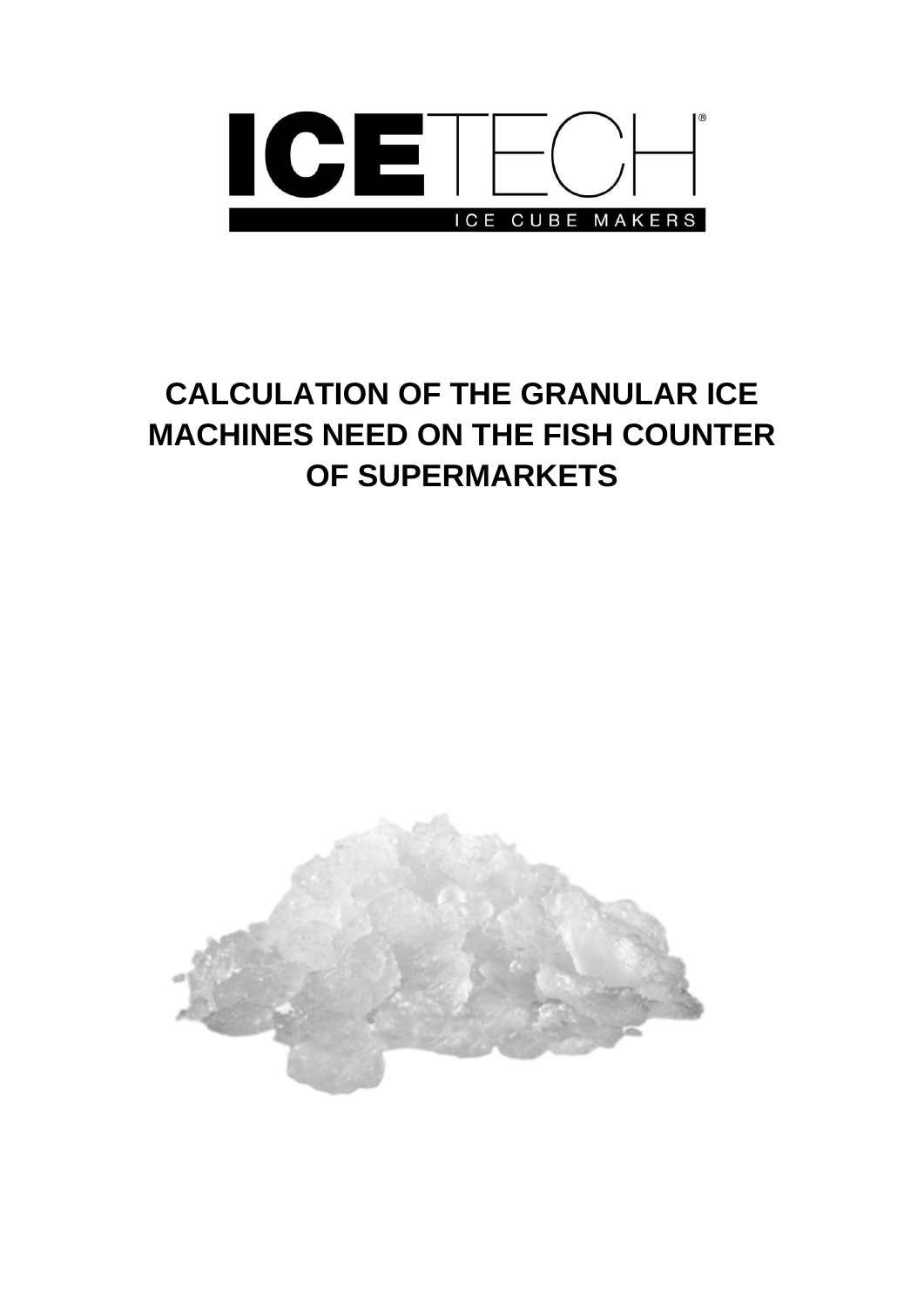# **CALCULATION OF THE GRANULAR ICE MACHINES NEED ON THE FISH COUNTER OF SUPERMARKETS**



### **1. PURPOSE**

Establish the calculation method to apply to determine the necessary combination of ice makers, according to the volumetric requirement of the ice bed on the fish counter of supermarkets.

#### **2. CALCULATION METHOD**

For a counter which is 6 m long x 1.10 m wide and with an estimated ice height of 18 cm:



The volume of ice required is  $6 \text{ m} \times 1.1 \text{ m} \times 0.18 \text{ m} = 1.19 \text{ m}$ 3 of ice

#### **Data to be considered:**

- Ice density:
- 917 Kg/m3
- Air holes in granular ice mass:
- 50% (coefficient 0.5)
- Estimated % of ice lost during handling:
- 10% (coefficient 0.9)